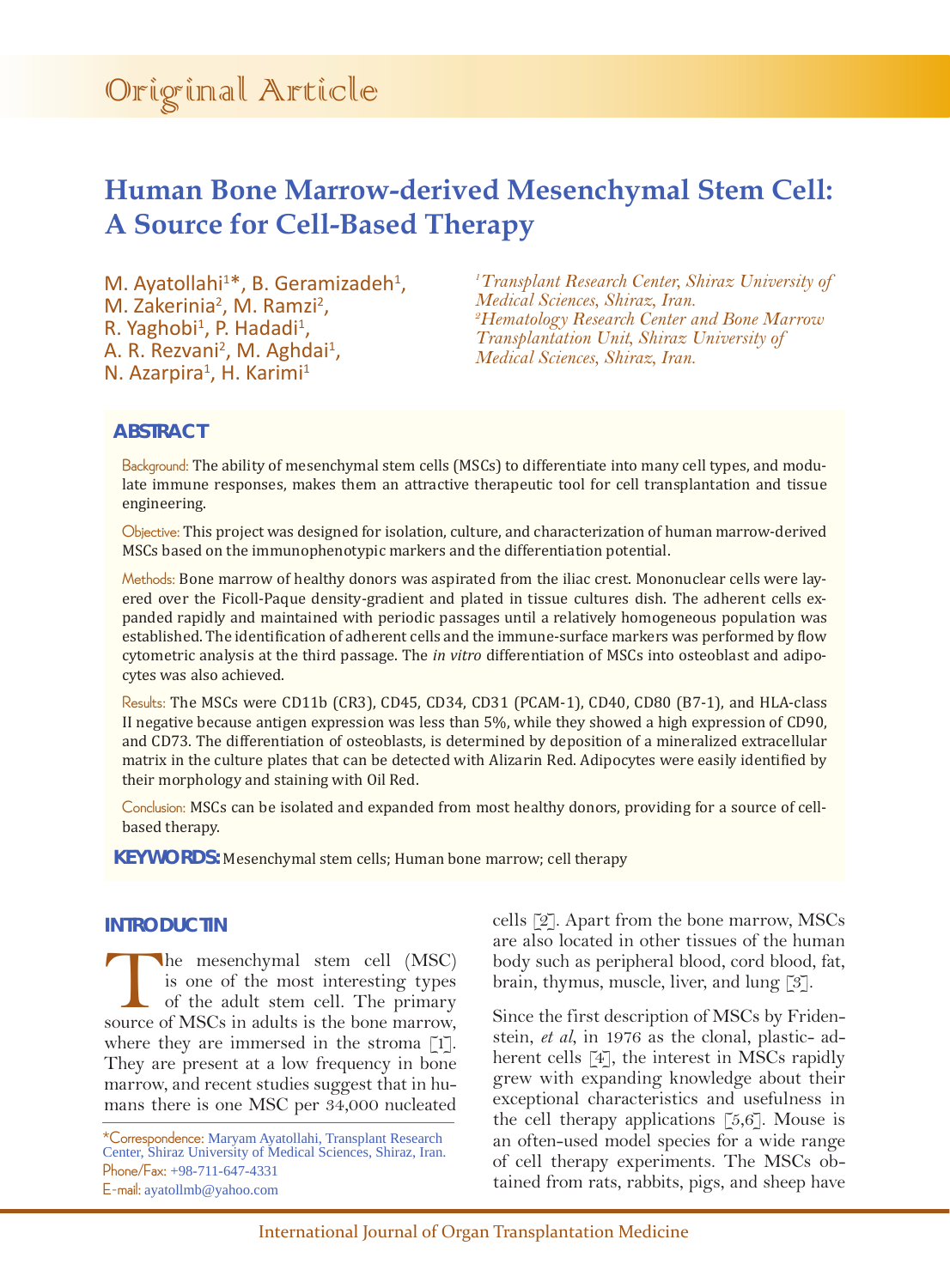also been proved for the development of engineered tissues using autologous cells [7].

The MSCs may participate also in human cell therapy protocols. Several clinical case reports (reviewed in Kassem, *et al* [8]) have concluded the successful treatment of bone and cartilage defects, vascular ischemia and coronary artery disease, and of chronic skin wounds by local administration of MSCs to the site of injury. The injected cells were well tolerated and some spectacular healing results were obtained [9]. These results indicated that the immunosuppressive effects should be considered whenever MSC transplantation takes place.

Furthermore, there are studies that report the differentiation of MSCs into other cell types [10,11]. The ability of MSCs to differentiate into many cell types, as well as their immunomudulatory effects, make them an attractive therapeutic tool for cell transplantation and tissue engineering.

Despite diverse and growing information on MSCs and their use in cell-based strategies, the mechanisms that govern MSC self-renewal and multilineage differentiation are not well understood and has remained an active area of investigation.

Moreover, the identification of MSCs is not well known. Cultured MSCs have been extensively analyzed by both morphologic and immunologic characterization.

A great number of surface markers have been described for committed mesenchymal progenitors [12], and Barry, *et al*, [13] have compiled a long list of candidate markers including CD44, CD29, and CD90, to define of human MSCs. The expression of CD34 is not clearly defined in murine MSCs, but the marker is known to be absent from human and rat cells. More specific antigens, such as CD271, are also important markers for MSCs [14].

Although, there is a great deal of experiments on MSC characterization, none of these characteristics is specific enough to adequately define this cell type [2]. Therefore, research efforts focused on biological and phenotypic characteristics of this highly useful stem cell

type are crucial.

The present study describes a simple method for isolation and rapid expansion of MSCs obtained from human bone marrow, based on immunophenotyping and differentiation potential, providing these cells as a source of stem cell transplantation.

## **MATERIALS AND METHODS**

## Isolation and culture of human MSCs

This study was approved by Shiraz University of Medical Sciences Ethics Committee. Bone marrow aspirates (5 mL) were obtained from the iliac crests of human bone marrow donors. The participants were bone marrow donors aged between 19 and 42 years who attended Bone Marrow Transplantation Center, Nemazi Hospital, Shiraz, southern Iran.

Each sample of aspirate was diluted 1:1 with Dulbecco's modified Eagle's medium (DMEM)-low glucose (1000 mg/L) (Invitrogen, Merelbeke, Belgium) and layered over about 5 mL of ficoll (Lymphoprep; Oslo, Norway). The isolation method was according to a previously reported method [15] with some modifications which will be mentioned completely. After centrifugation at 939 g for 20 min, the mononuclear cell layer was removed from the interface. Cells were suspended in DMEM and centrifuged at 338 g for 15 min, then resuspended in basal DMEM medium contained 10% fetal calf serum (Invitrogen, Merelbeke, Belgium), 1% penicillin (Invitrogen, Merelbeke, Belgium), 1% streptomycin (Invitrogen, Merelbeke, Belgium), and 2 mM glutamine (Invitrogen, Merelbeke, Belgium). The cells were seeded at a density of 80,000/ cm<sup>2</sup> in 25 cm<sup>2</sup> T-flasks and maintained at 37 °C in an atmosphere of  $5\%$  CO<sub>2</sub>. After four days, the non-adherent cells were removed and the media was changed every three days. To expand the MSCs cells, the adhered monolayer was detached with trypsin-EDTA (Invitrogen, Merelbeke, Belgium) for 5 min at 37 °C, after 14 days for the first passage and every 4–5 days for successive passages. During *in vitro* passaging, the cells were seeded at a den-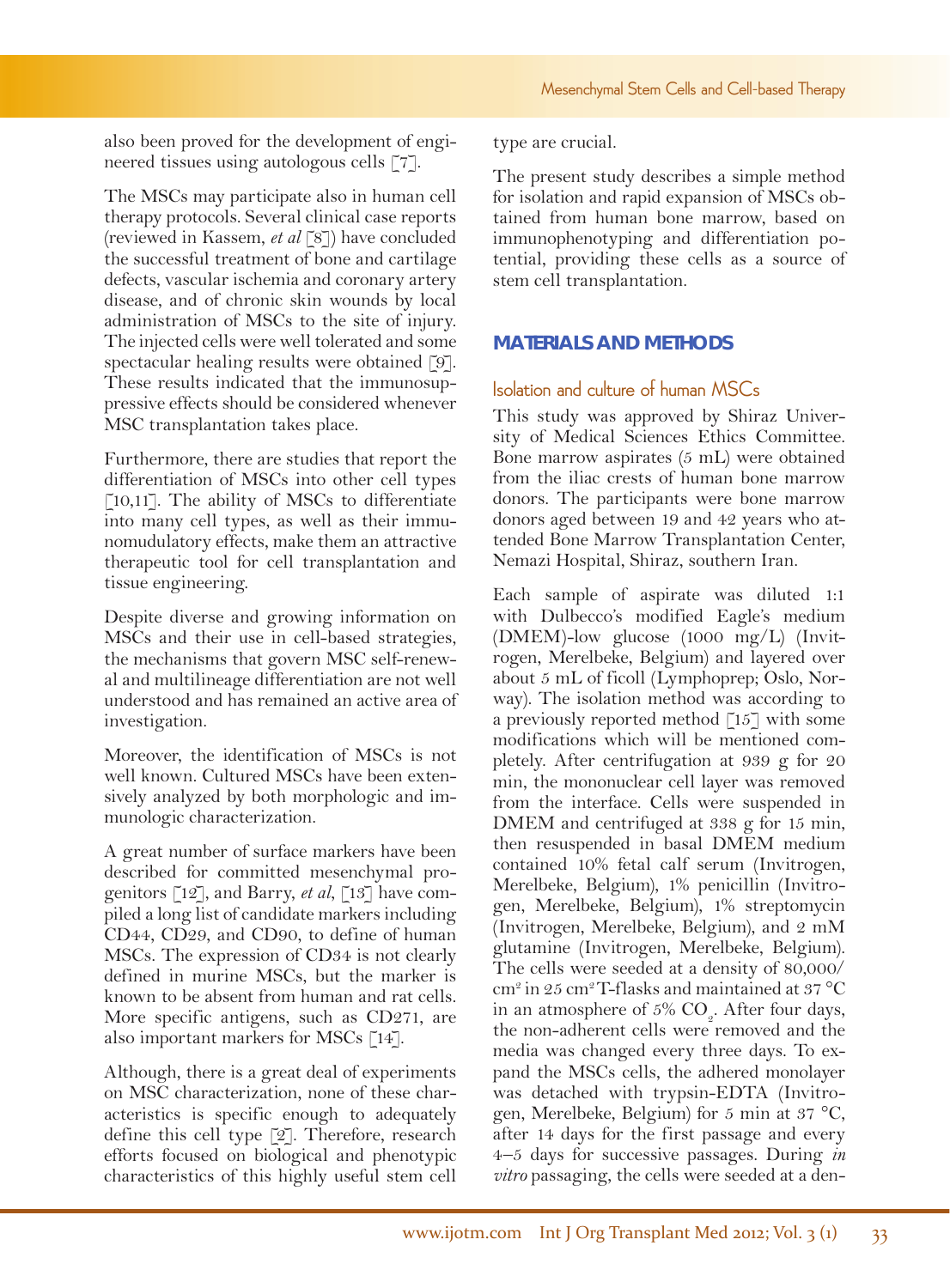#### M. Ayatollahi1, B. Geramizadeh, et al.



**Figure 1:** Isolation and culture of human bone marrow derived MSCs. A) adherent monolayer was achieved in the following 6–7 days; B) The presence of single cell-derived colonies composed of a few fibroblast-like cells; C) As the culture proceeded, the cells were both small spindle, and wide-shaped morphology. Scale bar for figures A–C: 100 μm.

sity of  $5-10\times10^{3}$  cells/cm<sup>2</sup> and expanded for several passages until they no longer reached confluence.

## Characterization of MSCs

At each passage, the cells were counted and analyzed for viability by trypan blue staining analysis. Cultured MSCs have been analyzed both morphologically and with respect to surface markers. Functional ability of differentiation into osteocyte and adipocyte was achieved in response to specific culture conditions. Each experiment described in here was replicated for three times.

## Flow cytometric analysis

The identification of adherent cells was performed by flow cytometric analysis. At the third passage, the cells were detached from the culture flasks with trypsin-EDTA and counted. About  $1 \times 10^6$  cells were incubated on ice for 30 min with goat serum, resuspended in phosophate-buffered saline (PBS) and pelleted by centrifugation for 4 min at 1035 g. Subsequently, the cells were stained for 30 min at 4 °C with fluorescent isothiocyanate (FITC)-coupled or phycoerytrin (PE)-conjugated CD11b (CR3), CD45, CD34, CD31 (PCAM-1), CD90, CD73, CD40, CD80 (B7- 1), and HLA-class II. The labeled cells were thoroughly washed with PBS and analyzed on a flow cytometer (FACS Calibur Becton, Dickinson, USA), using WinMidi software (Scripps Research Institute; San Diego, USA). An isotype control with FITC or PE-labeled was included in each experiment, and specific staining was measured from the cross point of the isotype with the specific antibody graph.

## Osteogenic differentiation

For osteogenic differentiation, the 4th-passage cells were treated with osteogenic medium for three weeks with medium changes twice weekly. Osteogenic medium consisted of DMEM supplemented with 10<sup>-8</sup> M/L dexamethasone (Sigma-Aldrich, St. Louis, USA), 10 mmol/L glycerol phosphate (Sigma-Aldrich, St. Louis, USA), 3.7 g/L sodium bicarbonate (Sigma-Aldrich, St. Louis, USA), and 0.05 g/L ascorbic acid (Sigma-Aldrich, St. Louis, USA). Osteogenesis was assessed by Alizarin Red staining.

Adipogenic differentiation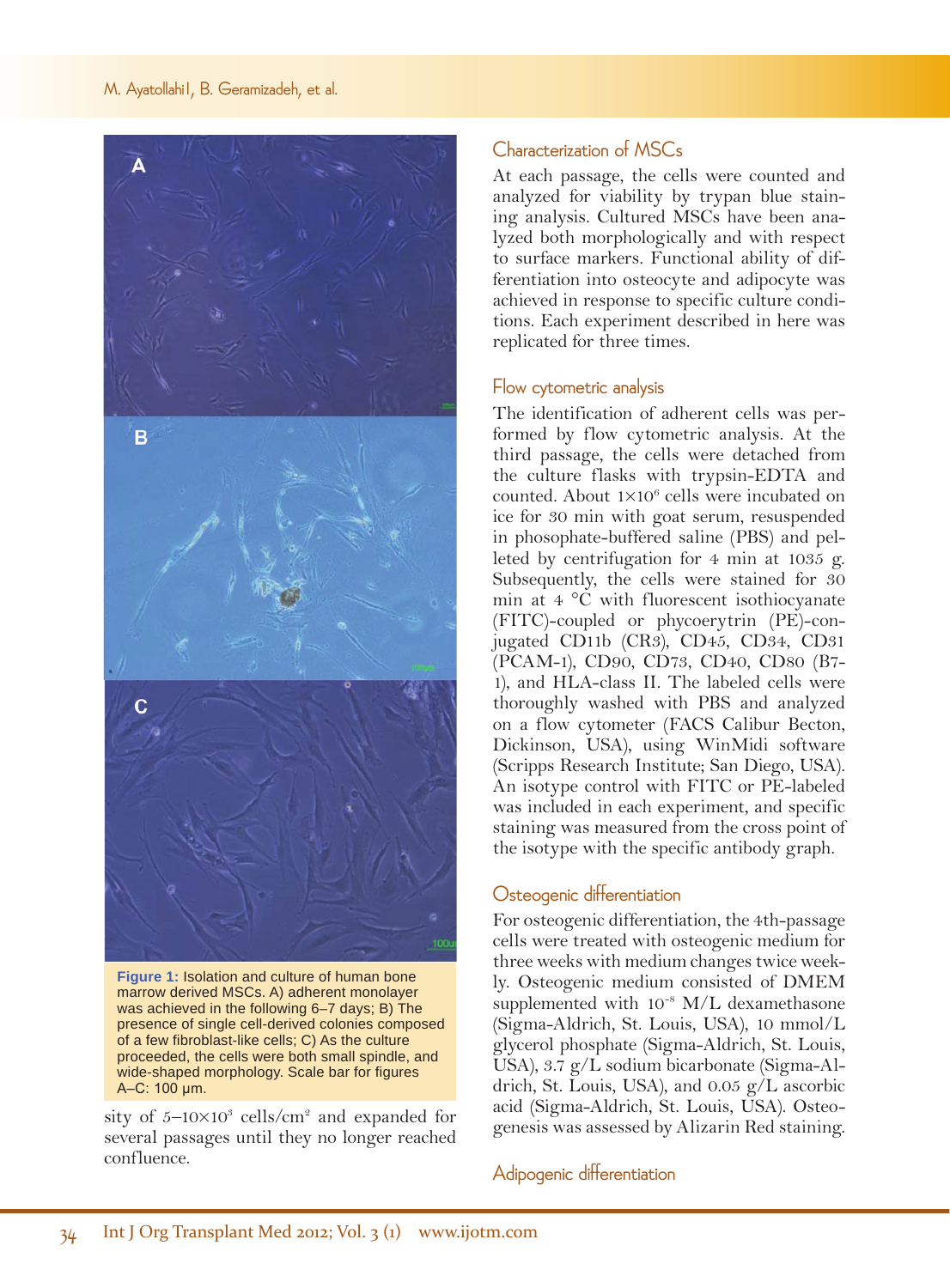To induce adipogenic differentiation, the 4thpassage cells were treated with adipogenic medium for three weeks. Medium changes were performed twice weekly [18]. Adipogenic medium consisted of DMEM supplemented with 1 M/L hydrocortisone (Sigma-Aldrich, St. Louis, USA), 0.05 g/L ascorbic acid, 0.05 g/L indomethacin (Sigma-Aldrich, St. Louis, USA), and 10<sup>-6</sup> M/L dexamethasone. Adipogenesis was assessed by oil red O staining.

#### **RESULTS**

#### Isolation and Expansion of human MSCs

Adherent cells were observed in all samples after three days culture; within the following 15 days an adherent monolayer was achieved (Fig 1A). The rapid expansion of the MSCs in culture was found to depend on the presence of single cell-derived colonies composed of a few fibroblast-like cells (Fig 1B). Bone marrow cells rapidly generated a confluent layer of cells possessing an elongated, fibroblastic shape. These cells consisted of two cell types: cells with large and flat morphology, and smaller spindle-shaped cells (Fig. 1C). The cells increased in size and showed a polygonal morphology with evident filaments in the cytoplasm especially when early passage cells were compared with late passage cells. MSCs isolated from healthy donors were expanded for up to 10 passages.

#### Viability evaluation

At each passage, the cells were counted and analyzed for viability by trypan blue staining analysis showing viability between 98% and 100% in samples.

#### Flow cytometric analysis

We have characterized a population of cells residing human bone marrow cultures that were negative for the major histocompatibillity complex (MHC) class II, CD40, and CD80 (B7-1) costimulators for T lymphocyte activation (Fig 2). Furthermore, no cells expressed the hematopoietic markers CD45, CD34, CD11b (complement receptor), and CD31 (PE-CAM-1). However, they were positive for the MSC-candidate markers CD90 and CD73





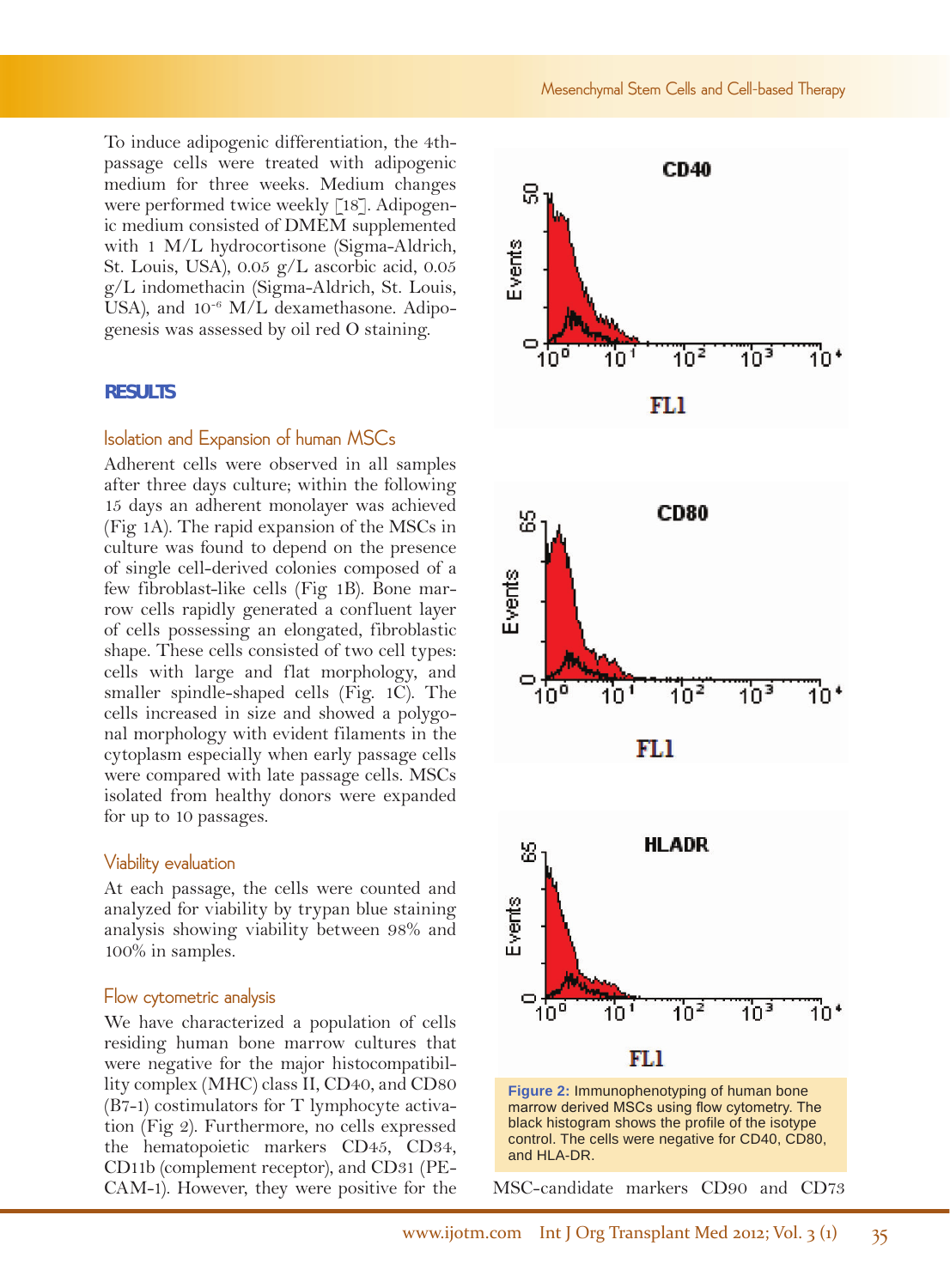#### M. Ayatollahi1, B. Geramizadeh, et al.



**Figure 3:** Identification of human bone marrow derived MSCs using flow cytometry. The shaded area shows the profile of the negative control. Mesenchymal stem cells were negative for CD11b, CD45, CD34, and CD31. The cells were positive for CD90 and CD73.

(Fig 3).

## Osteogenic differentiation

The differentiation of MSCs to osteoblasts *in vitro* involved incubating a confluent monolayer of MSCs with the osteogenic media for 2–3 weeks. The MSCs formed aggregates or nodules, and calcium accumulation could be seen over time. These bone nodules were stained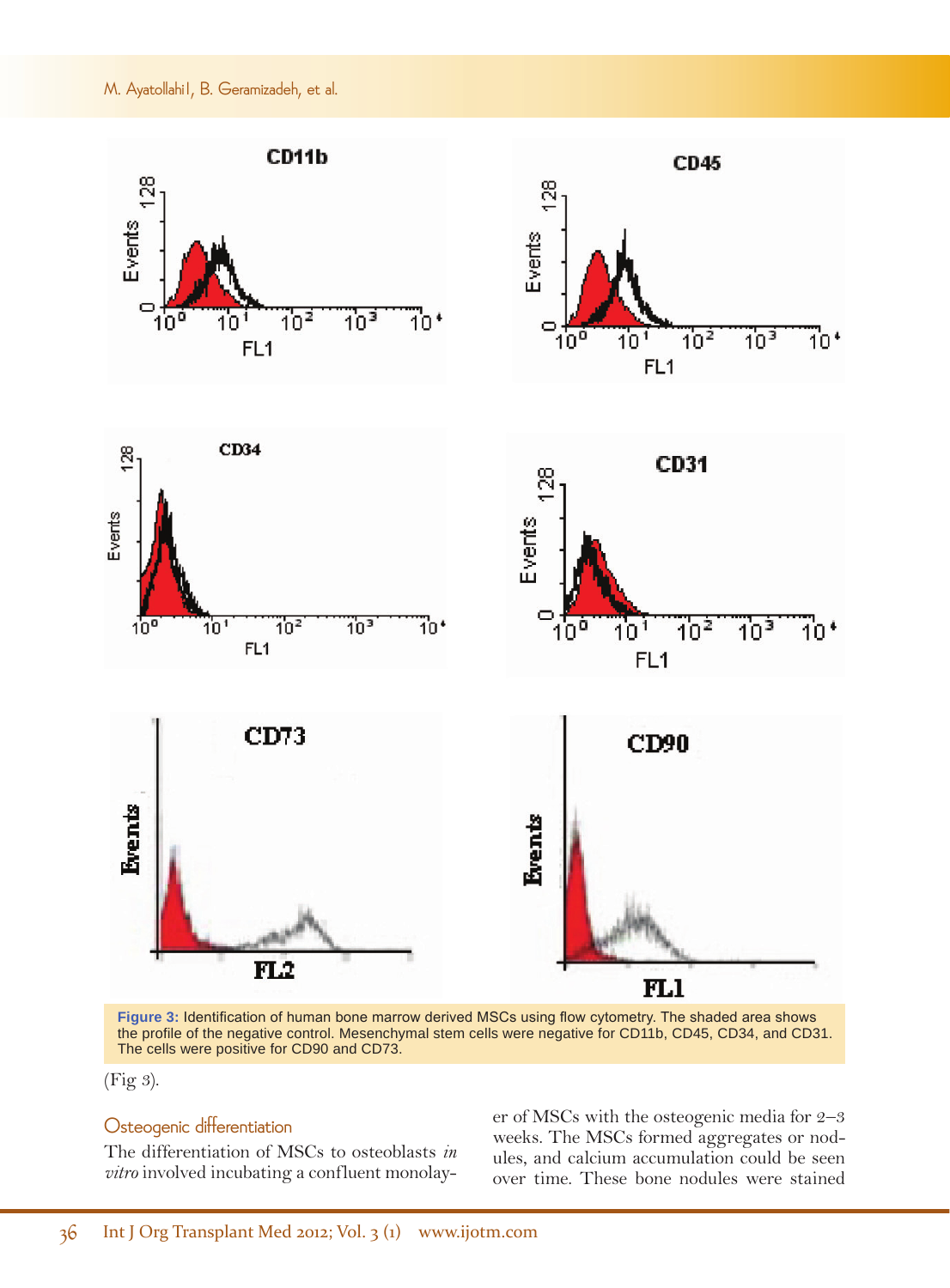positively by Alizarin Red technique (Fig 4A).

## Adipogenic differentiation

To promote adipogenic differentiation, MSC cultures were incubated with adipogenic media. An accumulation of lipid-rich vacuoles within cells was seen after three weeks. Eventually, the lipid vacuoles combined and filled the cells. Accumulation of lipid in these vacuoles was assayed histologically by oil red O staining (Fig 4B).

#### **DISCUSSION**

The MSCs may participate in human and animal cell therapy protocols through two mechanisms. First, MSCs may contribute physically to injured sites when administrated locally or systemically. Second, MSCs may have a supportive role by several factors. *In vitro* experiments in which activated murine splenocytes were co-cultured with CH310T1/2 cells in a trans-well culture system indicated that soluble factors secreted by MSCs inhibit CD8+ T cell proliferation [16]. The mechanisms involved in MSC-mediated immunosuppression are currently being investigated. Several studies have demonstrated the immunosuppressive effect of the MSCs in allogenic or mitogenic interactions. Glennie, *et al*, reported that MSCs suppress T cell effector function transiently, but the cells do not block activation [17]. On the other hand, they induce an irreversible proliferation arrest not only in CD4+ and CD8+ T cells, but also in B cells, by down-regulating cyclin-D2 expression [17].

In this study, we have analyzed the immunesurface marker of the human cells in the third passage. They were negative for CD40, CD80 (B7-1), and HLA class-II. CD40 is expressed on B cell, macrophages (MQ), dendritic cells (DC), and endothelial cells (ED). CD40 also bind CD154 (CD40 ligand) and has a role in T cell-dependent B cell activation, and MQ, DC, and ED cell activation. CD80 is costimulator for T lymphocyte activation and is a ligand for CD28 and CD154 (CTLA-4). The main cellular expression of CD80 are DC, activated



**Figure 4:** Osteogenic and adipogenic differentiation of bone marrow mesenchymal stem cells. A) Osteogenic differentiation was positive for Alizarin Red staining; B) The adipose droplet in differentiated cells after staining with oil red.

B cells, and MQs. All these markers can be recognized by alloreactive T cells. Additionally, more than 90% of the mesenchymal cells in our study did not express HLA class-II. These results confirm the low immunogenicity of these cells which should be considered for MSC transplantation. The interactions of MSCs and immune cells may have future implications not only for the knowledge of MSC biology, but also for the understanding of immune system homeostasis. Furthermore, the cells were negative for the hematopoietic markers CD45, CD34, CD11b (complement receptor), and CD31 (platelet/endothelial cell adhesion molecule [PECAM-1]) the common markers of hematopoietic stem cells indicating lack of any hematopoietic cell contamination. However, they were positive for CD90 and CD73 (the MSC-candidate markers) (Fig 3).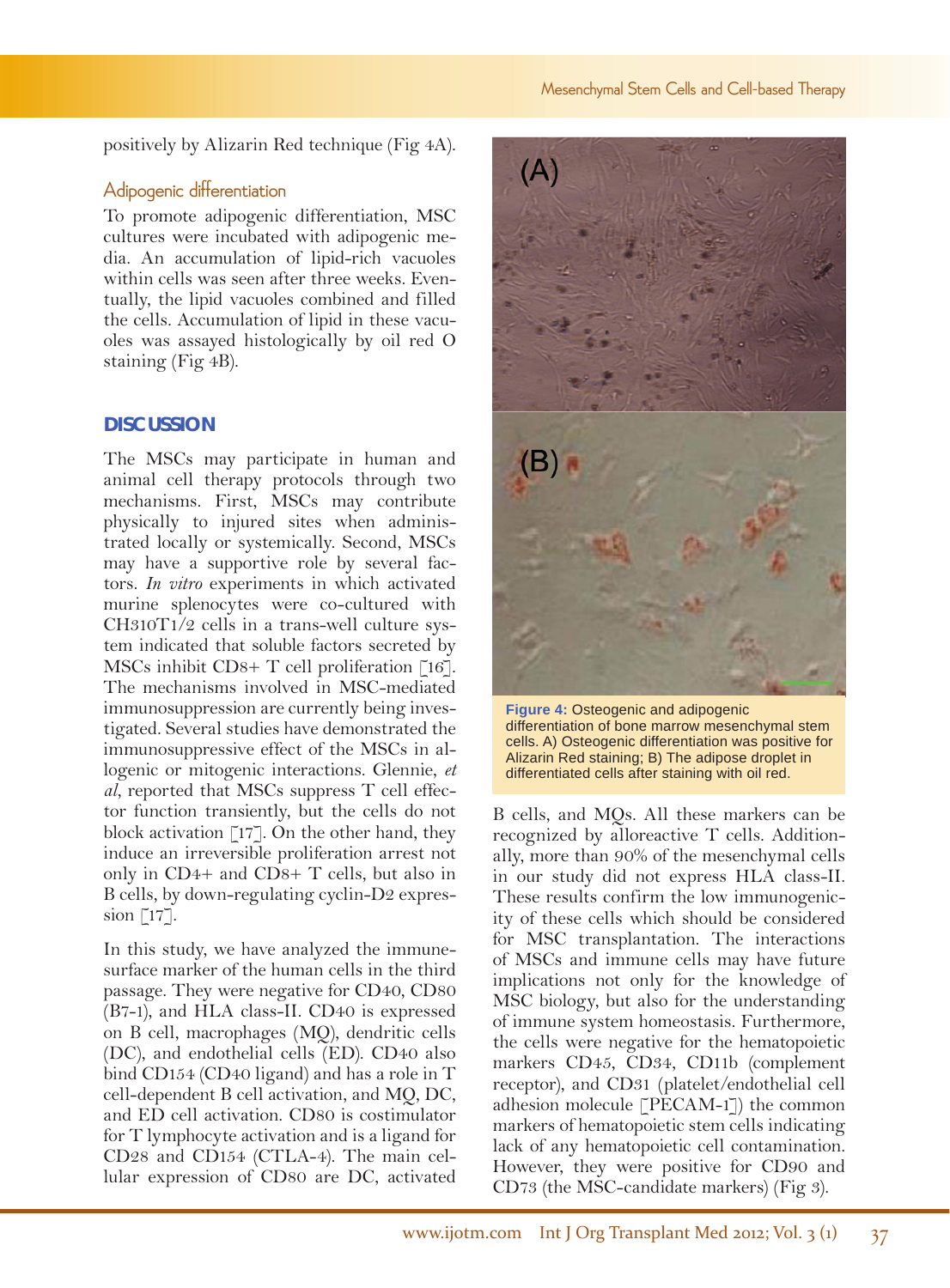#### M. Ayatollahi1, B. Geramizadeh, et al.

The *in vitro* differentiation of MSCs into several lineages in this study was also achieved. Determination of the phenotype of differentiated cells depends on morphological and functional criteria. Alizarin Red staining confirmed the presence of calcium deposits in osteocytes, whereas undifferentiated MSCs were negative in staining procedure. Likewise, lipid droplets in differentiated adipocytes were stained by oil red O staining (Fig 2A-B). These results indicate that the isolated cells have the basic properties of the MSCs.

The *in vitro* cultured MSCs show great heterogeneity in their differentiation potential. Although the analysis of established MSC cultures show them to be pluripotent, with a tri-lineage (osteo-/chondro-/adipo-) [18] or even higher differentiation potential and great plasticity [19], but these cells are poorly defined. This has led to heterogeneity in their sources, phenotypes and multidifferentiation potential. In our previous study, we have developed a novel protocol for hepatic differentiation of human marrow-derived MSCs based on a combination of IGF-I with the growth factors hepatocyte growth factor (HGF), and oncostatin M [10]. The present study describes a simple method for isolation and rapid expansion of MSCs from human bone marrow which confirms the differentiation potential of these cells into mesodermal lineage as well as immunophenotype characterization. The MSCs isolated and expanded in this study, expressed some mesenchymal lineage surface epitopes, grew as adherent cells and successfully differentiated into bone and adipose cells within a short period. Thus, large quantities of human MSCs can be generated for potential cell therapy or tissue engineering applications.

#### **ACKNOWLEDGMENTS**

The authors would like to thank Dr. Masoud Soleimani from Hematology Department, Tarbiat Modares University, Tehran, Iran for his valuable assistance.

#### **REFERENCES**

- 1. Wexler SA, Donaldson C, Denning-Kendall P, *et al.* Adult bone marrow is a rich source of human mesenchymal 'stem' cells but umbilical cord and mobilized adult blood are not. *Br J Haematol* 2003;**121**:368-74.
- 2. Nardi NB, Meirelles SD. Mesenchymal stem cells: isolation, in vitro expansion and characterization. *HEP* 2006;**174**:249-82.
- 3. Chamberlain G, Fox J, Ashton B, Middleton J. [Concise review: mesenchymal stem cells: their](http://www.ncbi.nlm.nih.gov/pubmed/17656645) [phenotype, differentiation capacity, immunologi](http://www.ncbi.nlm.nih.gov/pubmed/17656645)- [cal features, and potential for homing.](http://www.ncbi.nlm.nih.gov/pubmed/17656645) *Stem Cells* 2007;**25**:2739-49.
- 4. Friedenstein AJ, Gorskaja UF, Julagina NN. Fibroblast precursors in normal and irradiated mouse hematopoietic organs. *Exp Hematol* 1976;**4**:267- 74.
- 5. Ankrum J, Karp J.M. Mesenchymal stem cell therapy: Two steps forward, one step back. *Trends Mol Med* 2010;**16**:203-9.
- 6. Augello A, Kurth TB, De Bari C. [Mesenchymal stem](http://www.ncbi.nlm.nih.gov/pubmed/21249629) [cells: a perspective from in vitro cultures to in vivo](http://www.ncbi.nlm.nih.gov/pubmed/21249629) [migration and niches.](http://www.ncbi.nlm.nih.gov/pubmed/21249629) *Eur Cell Mater* 2010;**20**:121- 33.
- 7. [Bobis S,](http://www.ncbi.nlm.nih.gov/pubmed?term=%22Bobis S%22%5BAuthor%5D) [Jarocha D](http://www.ncbi.nlm.nih.gov/pubmed?term=%22Jarocha D%22%5BAuthor%5D), [Majka M.](http://www.ncbi.nlm.nih.gov/pubmed?term=%22Majka M%22%5BAuthor%5D) Mesenchymal stem cells: characteristics and clinical applications. *[Folia](http://www.ncbi.nlm.nih.gov/pubmed?term=Bobis S%2C2006) [Histochem Cytobiol](http://www.ncbi.nlm.nih.gov/pubmed?term=Bobis S%2C2006)* 2006;**44**:215-30.
- 8. Kassem M, Kristiansen M, Abdallah BM. Mesenchymal stem cells: cell biology and potential use in therapy. *Basic Clin Pharmacol Toxicol* 2004;**95**:209- 14.
- 9. [Docheva D,](http://www.ncbi.nlm.nih.gov/pubmed?term=%22Docheva D%22%5BAuthor%5D) [Popov C,](http://www.ncbi.nlm.nih.gov/pubmed?term=%22Popov C%22%5BAuthor%5D) [Mutschler W](http://www.ncbi.nlm.nih.gov/pubmed?term=%22Mutschler W%22%5BAuthor%5D), [Schieker M](http://www.ncbi.nlm.nih.gov/pubmed?term=%22Schieker M%22%5BAuthor%5D). Human mesenchymal stem cells in contact with their environment: surface characteristics and the integrin system. *[J Cell Mol Med](http://www.ncbi.nlm.nih.gov/pubmed/17367499)* 2007;**11**:21-38.
- 10. Ayatollahi M, Soleimani M, Geramizadeh B, Imanieh MH. [Insulin-like growth factor1 \(IGF-I\)](http://www.ncbi.nlm.nih.gov/pubmed/21910691) [improves hepatic differentiation of human bone](http://www.ncbi.nlm.nih.gov/pubmed/21910691) [marrow-derived mesenchymal stem cells.](http://www.ncbi.nlm.nih.gov/pubmed/21910691) *Cell Biol Int* 2011;**35**:1169-76.
- 11. Dong X.J, Zhang G.R, Zhou Q.J, *et al*. Direct hepatic differentiation of mouse embryonic stem cells induced by valproic acid and cytokines. *World J Gastroenterol* 2009;**15**:5165-75.
- 12. Otto WR, Rao J. Tomorrow's skeleton staff: mesenchymal stem cells and the repair of bone and cartilage. *Cell Prolif* 2004;**37**:97-110.
- 13. Barry FP, Murphy JM. Mesenchymal stem cells: clinical applications and biological characterization. *Int J Biochem Cell Biol* 2004;**36**:568-84.
- 14. [Bühring HJ,](http://www.ncbi.nlm.nih.gov/pubmed?term=%22B%C3%BChring HJ%22%5BAuthor%5D) [Battula VL](http://www.ncbi.nlm.nih.gov/pubmed?term=%22Battula VL%22%5BAuthor%5D), [Treml S](http://www.ncbi.nlm.nih.gov/pubmed?term=%22Treml S%22%5BAuthor%5D), *et al.* Novel markers for the prospective isolation of human MSC. *[Ann N Y Acad Sci](http://www.ncbi.nlm.nih.gov/pubmed/17395729)*. 2007;**1106**:262-71.
- 15. Mareschi K, Ferrero I, Rustichelli D, *et al.* Expansion of mesenchymal stem cells isolated from pe- diatric and adult donor bone marrow. *Cell Biochem*